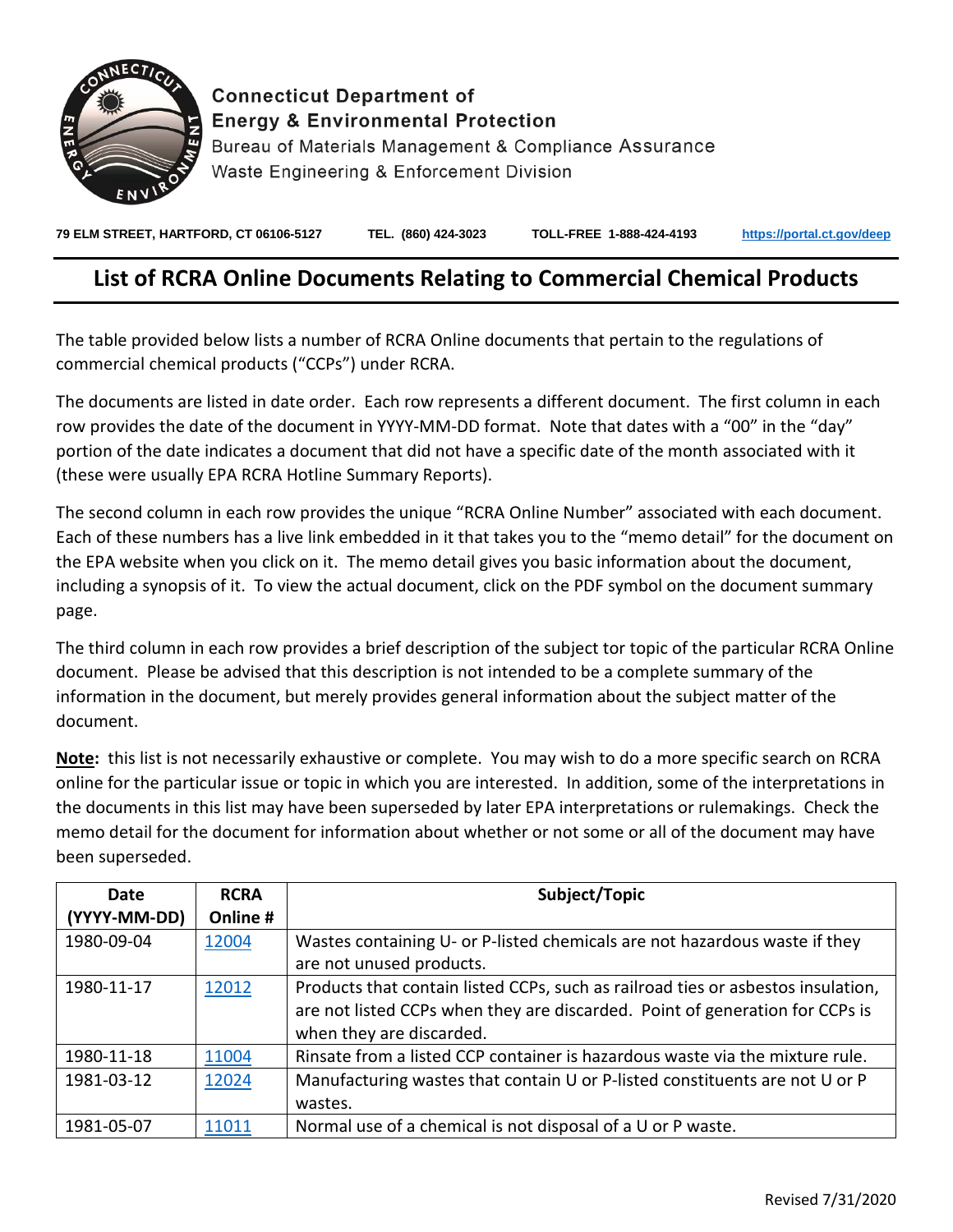| <b>Date</b>  | <b>RCRA</b>   | Subject/Topic                                                                        |
|--------------|---------------|--------------------------------------------------------------------------------------|
| (YYYY-MM-DD) | Online #      |                                                                                      |
| 1981-05-13   | 11012         | A CCP becomes a hazardous waste when it is discarded or intended to be               |
|              |               | discarded.                                                                           |
| 1981-09-18   | 11021         | Diluted Aldicarb solution is P070 if it is the sole active ingredient; applicability |
|              |               | of the farmer exclusion.                                                             |
| 1983-02-00   | 12090         | Virgin benzene spilled into groundwater is hazardous waste if generated after        |
|              |               | 11-19-1980.                                                                          |
| 1983-03-12   | 11026         | P-and U-listings do not apply to manufacturing process wastes with                   |
|              |               | compounds listed in 261.33.                                                          |
| 1983-08-00   | 12130         | Regulatory status of U-listed anti-neoplastic drugs.                                 |
| 1983-11-00   | 12152         | Perchloroethylene in a transformer is U210 if it leaked prior to going into          |
|              |               | service.                                                                             |
| 1983-11-00   | 12155         | Salts and esters of CCPs are not hazardous waste unless included in the              |
|              |               | listing.                                                                             |
| 1984-05-30   | 12238         | Formaldehyde used as a biocide in ship ballast is not a U waste.                     |
| 1984-06-06   | 12252         | Portable toilet deodorizer with formaldehyde is not U122 (not sole                   |
|              |               | ingredient).                                                                         |
| 1984-08-00   | 12276         | Reclaimed trichloroethane that is disposed of is U226.                               |
| 1984-11-29   | 12337         | Potato starch treated with formaldehyde preservative is not U or P-listed            |
|              |               | hazardous waste.                                                                     |
| 1984-12-24   | 12299         | Rinsates from P-listed CCP containers are hazardous waste under the mixture          |
|              |               | rule.                                                                                |
| 1985-01-16   | 12363         | Airbag containing sodium azide is not P105 (sodium azide is not sole active          |
|              |               | ingredient).                                                                         |
| 1985-02-00   | 12357         | Soil contaminated with chlordane is only U036 if the chlordane is spilled or         |
|              |               | discarded prior to use.                                                              |
| 1985-04-10   | 12393         | Virgin perchloroethylene mixed with a surfactant is U210, but not if<br>reclaimed.   |
| 1985-05-14   | 11076         | U122 listing does not apply to used formaldehyde or fish containing a                |
|              |               | formaldehyde preservative.                                                           |
| 1985-05-17   | 12406         | Used embalming fluid with formaldehyde is not U221.                                  |
| 1985-06-27   | 12423         | Contaminated DEHP and spill cleanup residues from manufacturing are U028,            |
|              |               | but used ballast are not.                                                            |
| 1985-07-01   | 11087         | Applicability of RCRA to secondary materials that are bona fide products and         |
|              |               | are stored on the land.                                                              |
| 1985-07-16   | 11094         | U051 does not apply to creosote-treated crossties being disposed of.                 |
| 1985-07-22   | 11096         | Status of unused pesticides and pesticides wastewaters as CCP wastes.                |
| 1985-08-09   | <u> 11099</u> | Fuel in a used torpedo that is contaminated with saltwater is an off-                |
|              |               | specification CCP and is not a solid waste when reclaimed.                           |
| 1985-09-10   | <u>12455</u>  | Rinsates from cleaning containers that formerly held 2,4,5-T and other               |
|              |               | pesticides are an acute hazardous waste.                                             |
| 1985-10-31   | 12486         | Military munitions are CCPs and are not waste until a decision is made to            |
|              |               | discard. A deactivation furnace is an incinerator.                                   |
| 1985-11-01   | 12489         | If a spilled CCP has more than one active ingredient, the spill residue is not a     |
|              |               | U or P-listed hazardous waste.                                                       |
| 1985-12-13   | 11115         | Status of unused pesticides and pesticides wastewaters as CCP wastes.                |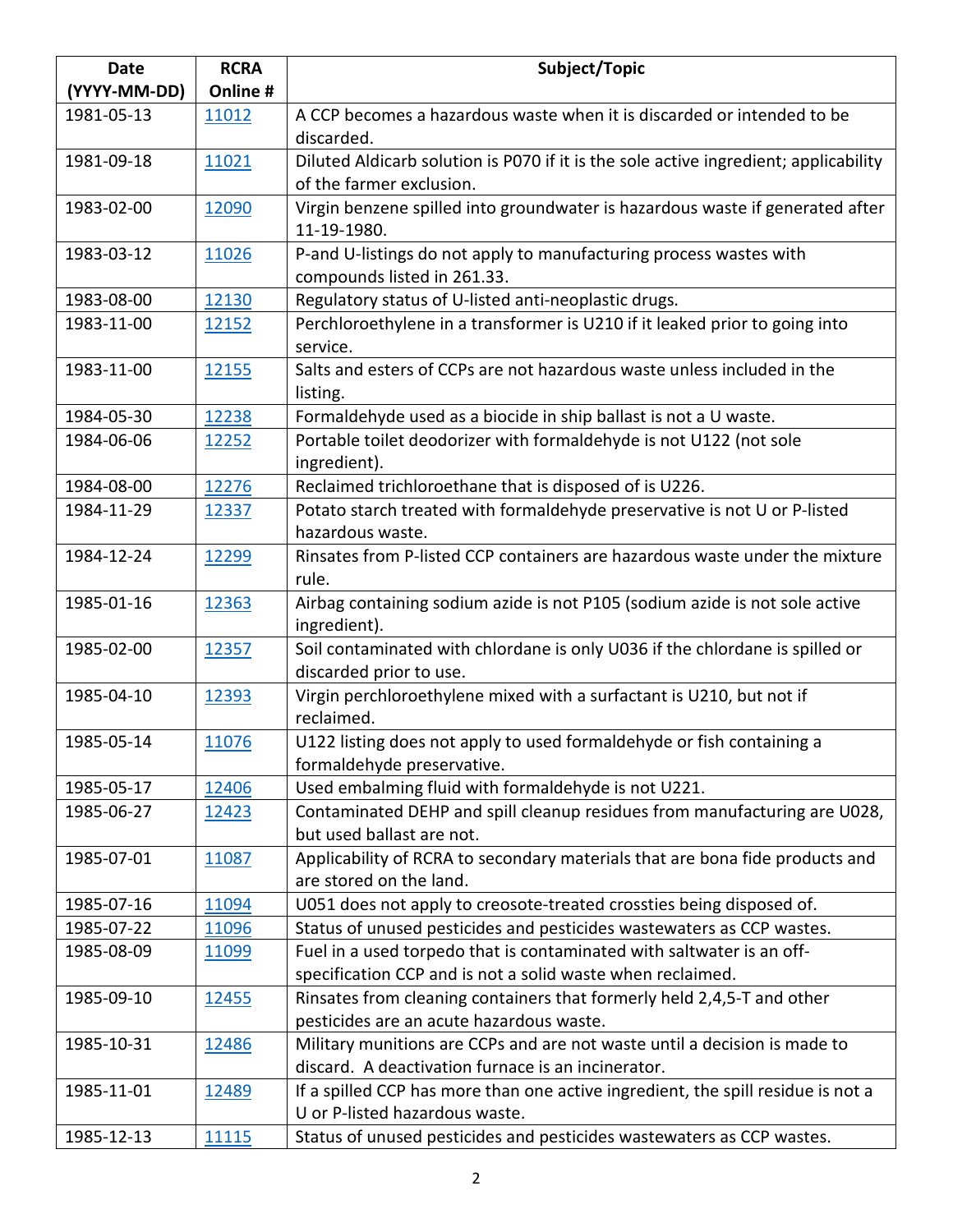| <b>Date</b>  | <b>RCRA</b> | Subject/Topic                                                                                                      |
|--------------|-------------|--------------------------------------------------------------------------------------------------------------------|
| (YYYY-MM-DD) | Online #    |                                                                                                                    |
| 1986-02-12   | 11130       | An un-rinsed container which contained unused pentachlorophenol (PCP) is                                           |
|              |             | F027, and is subject to all regulations applicable to acute hazardous waste.                                       |
| 1986-03-03   | 11135       | Spent carbon used to treat groundwater contaminated by product                                                     |
|              |             | pentachlorophenol spill is acute hazardous waste F027.                                                             |
| 1986-03-08   | 12578       | ROL - off-spec jet fuel burned as kerosene is not a solid waste.                                                   |
| 1986-03-19   | 11138       | Gas or oil and water mixtures are not solid waste when reclaimed to produce                                        |
|              |             | fuels.                                                                                                             |
| 1986-04-02   | 11142       | Unused, off-spec and broken mercury thermometers are not solid waste                                               |
|              |             | when reclaimed.                                                                                                    |
| 1986-04-07   | 12605       | A summary of EPA regulations applicable to releases from wood preserving                                           |
|              |             | facilities, including the applicability of the F027 listing.                                                       |
| 1986-04-28   | 11147       | Mixtures of CCPs that are reclaimed and reused are not solid waste.                                                |
| 1986-05-02   | 11151       | F-listings do not apply to CCPs that contain F-listed ingredients.                                                 |
| 1986-06-03   | 11161       | Spills of U or P-listed CCPs in a warehouse are hazardous waste unless                                             |
|              |             | immediately cleaned up.                                                                                            |
| 1986-09-04   | 11177       | P010 does not apply to reject vanadium pentoxide substrates, since they have                                       |
|              |             | been used.                                                                                                         |
| 1986-09-15   | 11180       | Discarded paint containing xylene is not U239.                                                                     |
| 1986-09-29   | 11182       | Soil contaminated with Chlordane as a result of normal application in not<br>U036.                                 |
| 1986-10-21   | 11187       | A mixture of unused pentachlorophenol (PCP) formulation (F027) and used                                            |
|              |             | PCP formulation that is spilled, disposed, or intended for disposal, is F027 via                                   |
|              |             | the mixture rule.                                                                                                  |
| 1986-11-01   | 12773       | The fuel-to-fuel exemption does not apply to fuels burned in incinerators.                                         |
| 1986-11-00   | 12778       | Floating plastic balls used to control carbon disulfide emissions are P022                                         |
|              |             | unless cleaned.                                                                                                    |
| 1986-12-08   | 11202       | P006 listing does not apply to aluminum phosphide that has been used.                                              |
| 1986-12-23   | 12825       | Listed or characteristically hazardous off-spec CCPs that are fuels are not solid                                  |
|              |             | waste when burned for energy recovery.                                                                             |
| 1987-03-11   | 11228       | Chlordane- and heptachlor-contaminated soils are not U- or P-listed if they                                        |
|              |             | are contaminated from normal use.                                                                                  |
| 1987-04-09   | 11235       | In regards to the F027 listing, the word "used" includes formulations that                                         |
|              |             | have contacted wood or which remain in a dip or process tank after                                                 |
|              |             | preservation. The formulations do not have to be spent to be classified as                                         |
|              |             | used.                                                                                                              |
| 1987-04-18   | 12903       | Soil contaminated with discarded, unused 2,4,5-T is F027, but not soil                                             |
|              |             | contaminated with 2,4,5,-T used as pesticide.                                                                      |
| 1987-04-30   | 12917       | Rinsate generated while decontaminating materials that contain acute<br>hazardous waste are acute hazardous waste. |
| 1987-05-13   |             |                                                                                                                    |
|              | 11246       | 40 CFR 261.7 regarding empty containers applies to all hazardous wastes, not<br>just U and P wastes.               |
| 1987-05-18   | 11248       | Spent carbon containing Phorate is a P094 waste.                                                                   |
| 1987-05-18   | 12924       | Unused Phorate captured in carbon filters during production is P094 unless                                         |
|              |             | reclaimed.                                                                                                         |
| 1987-06-16   | 12946       | Status of residue in vials of chemotherapy drugs.                                                                  |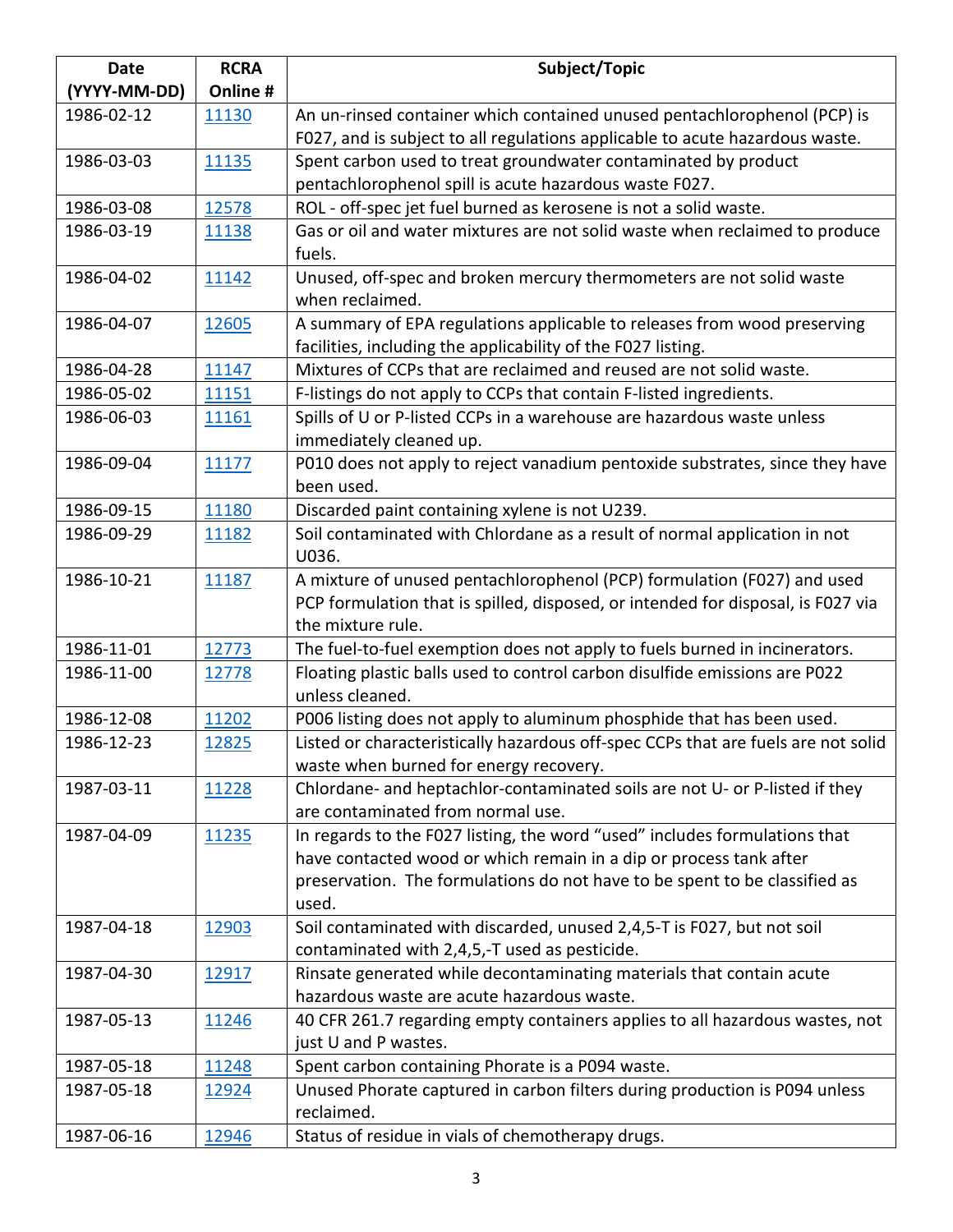| <b>Date</b>  | <b>RCRA</b> | Subject/Topic                                                                     |
|--------------|-------------|-----------------------------------------------------------------------------------|
| (YYYY-MM-DD) | Online #    |                                                                                   |
| 1987-06-19   | 11256       | F021 is for pentachlorophenol (PCP) manufacturing wastes, not for wood-           |
|              |             | preserving wastes like dip tank bottom sludge or discarded                        |
|              |             | pentachlorophenol (PCP)-treated wood.                                             |
| 1987-07-02   | 12970       | Clarification of the federal policy on the disposal of dioxin and dioxin-         |
|              |             | contaminated material, and a description of F-listed dioxin wastes (F020,         |
|              |             | F021, F022, F023, F027, F028).                                                    |
| 1987-07-22   | 11267       | Burning a material in fire training exercise is use of a product if it is a fuel. |
| 1987-08-01   | 12996       | A commercial chemical product (CCP) that has exceeded its shelf life can be       |
|              |             | shipped back to the manufacturer for reclamation without a manifest. An           |
|              |             | unused chemical remains a CCP (not solid waste) until such time that the          |
|              |             | manufacturer discards or intends to discard it.                                   |
| 1987-09-09   | 11291       | Status of materials contaminated with U- or P-listed pesticides.                  |
| 1987-09-23   | 11295       | Wood chips and sawdust from wood treated with Noxtane                             |
|              |             | pentachlorophenol formulation are not F- or K-listed. They could be               |
|              |             | characteristic. Discarded CCP Noxtane is F027 due to the pentachlorophenol        |
|              |             | active ingredient.                                                                |
| 1987-12-00   | 13097       | Incidental spills of virgin solvent discharged to a wastewater treatment unit     |
|              |             | are exempt under de minimis loss rule.                                            |
| 1988-01-14   | 11320       | Ash from burning sand and hexachloroethane in an incinerator trial burn is        |
|              |             | U131 via the derived-from rule.                                                   |
| 1988-01-20   | 11321       | U-listed product residuals mixed together results in a waste with multiple U      |
|              |             | listings.                                                                         |
| 1988-04-14   | 11340       | Discarded paint with solvent content is not F-listed.                             |
| 1988-04-25   | 11343       | Diluted, unused P or U-listed antineoplastic drugs are hazardous waste if the     |
|              |             | drug is the sole active ingredient                                                |
| 1988-05-03   | 11348       | Chlordane and heptachlor - active ingredient, discard, technical grade, etc.      |
| 1988-05-05   | 11349       | ROL - Paints that contain F001-F005 solvents as ingredients are not F-listed      |
| 1988-05-19   | 11350       | U and P codes only apply to unused CCPs with sole active ingredient, not          |
|              |             | spent solvents                                                                    |
| 1988-07-27   | 13208       | Solvent compounds are exempt under 40 CFR 261.2(c)(2)(ii) if they are             |
|              |             | themselves fuels.                                                                 |
| 1988-07-31   | 11360       | Unused off-spec jet fuel is a CCP and not a solid waste when reclaimed to         |
|              |             | produce new jet fuel.                                                             |
| 1988-09-00   | 13225       | Non-empty aerosol cans that contain a listed or characteristically hazardous      |
|              |             | CCP are hazardous waste.                                                          |
| 1988-09-19   | 11370       | Q&A regarding the handling of explosives and commercial fuels.                    |
| 1988-10-27   | 11374       | Rinsing non-empty containers that held P- or U-listed pesticide CCPs renders      |
|              |             | the rinsate a listed hazardous waste.                                             |
| 1988-11-02   | 11378       | Whether or not mercury-containing articles are U151 depends on                    |
|              |             | contamination and usage.                                                          |
| 1989-02-22   | 11398       | A CCP that is abandoned is a solid waste, but not a CCP being reclaimed.          |
| 1989-03-10   | 13266       | Beryllium dust from grinding and polishing is not P015.                           |
| 1989-03-14   | 11405       | Formaldehyde and paraformaldehyde preservatives in pesticides are not             |
|              |             | active ingredients                                                                |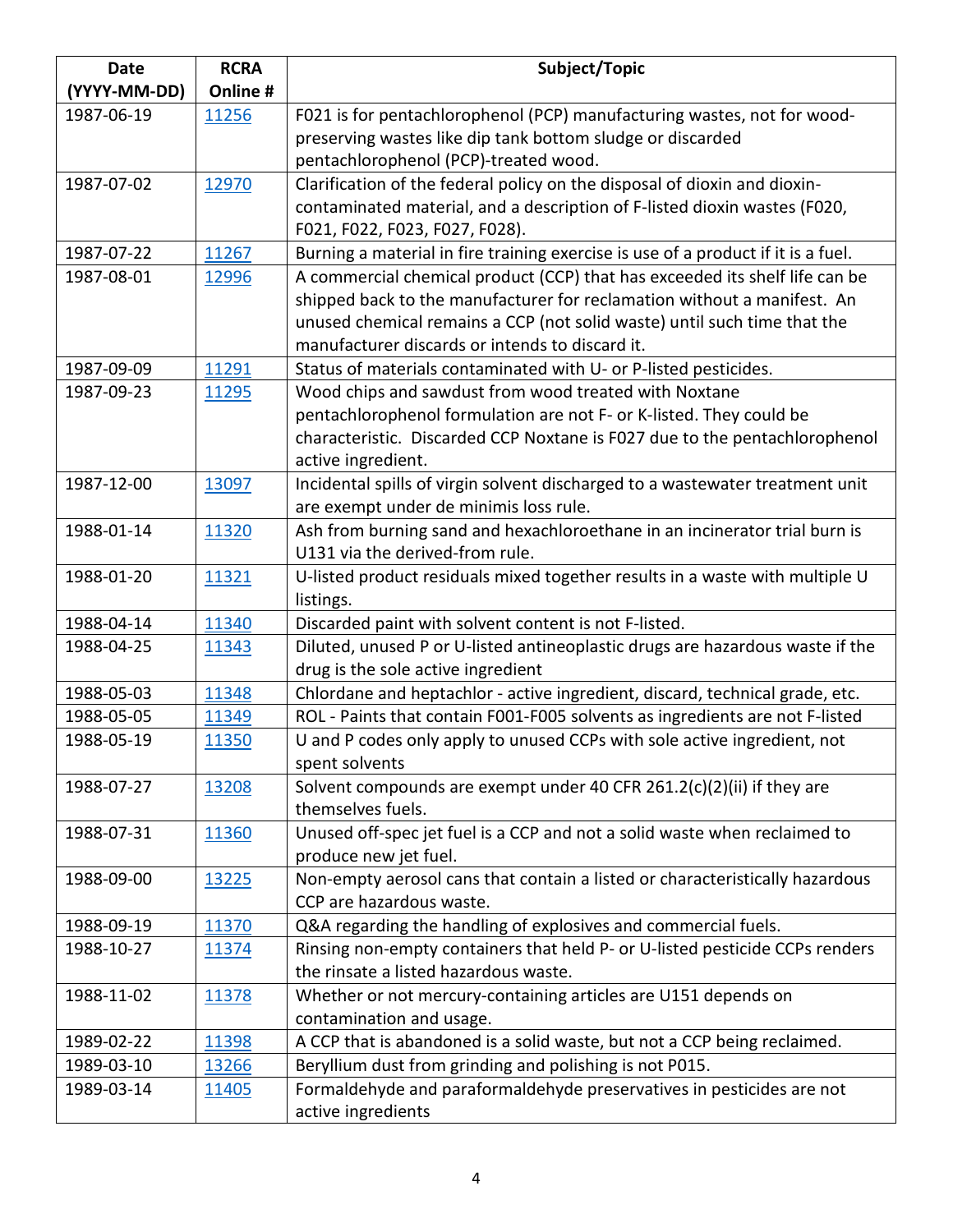| <b>Date</b>  | <b>RCRA</b> | Subject/Topic                                                                      |
|--------------|-------------|------------------------------------------------------------------------------------|
| (YYYY-MM-DD) | Online #    |                                                                                    |
| 1989-03-14   | 13265       | Burning commercial fuel in fire training exercises is not regulated under          |
|              |             | RCRA.                                                                              |
| 1989-03-20   | 11409       | Canceled dinoseb herbicide is a waste at point it is to be sent for disposal.      |
| 1989-04-14   | 11419       | Used ignitron tubes sent off-site for mercury reclamation are a spent material     |
|              |             | and a solid waste, not a CCP.                                                      |
| 1989-04-21   | 11459       | An unused CCP that is contaminated can still be an off-specification species       |
|              |             | and a hazardous waste.                                                             |
| 1989-06-28   | 11437       | A chemical made in a lab is a CCP and could be P- or U-listed; diluted lab         |
|              |             | standards are also CCPs and could be listed.                                       |
| 1989-07-21   | 11447       | U and P listings do not apply to rinsates from tanks trucks that are empty         |
|              |             | according to 40 CFR 261.7.                                                         |
| 1989-07-31   | 11449       | Off-spec jet fuel reclaimed into a fuel product is not a solid waste.              |
| 1989-08-01   | 13310       | Unused mercury thermometers are not U151 (manufactured article).                   |
| 1989-08-02   | 11451       | Used CFC refrigerants are neither F nor U or P wastes.                             |
| 1989-09-28   | 11471       | A CCP solvent contaminated with another product during packaging is a              |
|              |             | hazardous waste.                                                                   |
| 1989-10-05   | 11473       | Clarifications regarding the scope of the P001, U036 & U051 listings.              |
| 1989-11-01   | 13335       | 40 CFR 261.33 applies to all CCP spills regardless of where they occur.            |
| 1990-02-09   | 11489       | RCRA status of various formulation of Dinoseb as P020 waste.                       |
| 1990-02-14   | 11492       | Status of cancelled pesticide Chlordimeform if returned to the manufacturer,       |
|              |             | discarded, intended for discard, or burned as a fuel.                              |
| 1990-03-00   | 13356       | Unused, off-spec PC boards are CCPs.                                               |
| 1990-03-22   | 11501       | A CCP that can no longer can be used for its intended purpose is a solid<br>waste. |
| 1990-03-29   | 13364       | Residues from incinerator trial burn using carbon tetrachloride and                |
|              |             | chlorobenzene are U211 and U037 wastes.                                            |
| 1990-05-01   | 13372       | Unused mercury thermometers are CCPs, but not used ones. Status of spills          |
|              |             | from thermometers.                                                                 |
| 1990-05-03   | 11513       | Spent spray booth filters with paints containing toluene or xylene are not F-      |
|              |             | listed.                                                                            |
| 1990-06-13   | 11521       | Clarification of what commercially pure and technical grade means for the P        |
|              |             | and U-lists.                                                                       |
| 1990-06-14   | 11523       | RCRA classification of laboratory standards as CCP waste.                          |
| 1990-07-03   | 11535       | Creosote-treated crossties are not covered by any hazardous waste listing.         |
| 1990-08-20   | 11553       | Xylene and pesticide constituents in a manufacturing process waste does not        |
|              |             | necessarily trigger hazardous waste listings.                                      |
| 1990-10-18   | 11565       | Used refrigerants are spent materials, not CCPs.                                   |
| 1990-11-28   | 13431       | Unused surplus chemicals are classified as commercial chemical products            |
|              |             | (CCPs), and are not solid wastes until a decision is made to discard them.         |
| 1991-02-13   | 11584       | Unused batteries are CCPs; discussion of used batteries as spent materials.        |
| 1991-05-16   | 11606       | Unused pharmaceuticals sent to a reverse distributor are not discarded             |
|              |             | because no decision has been made to discard them.                                 |
| 1991-06-14   | 11615       | Petroleum-water mixture that is reclaimed is not a solid waste; reclamation        |
|              |             | must be legitimate.                                                                |
| 1991-08-00   | 13490       | Unused circuit board are a CCP and not a solid waste when reclaimed.               |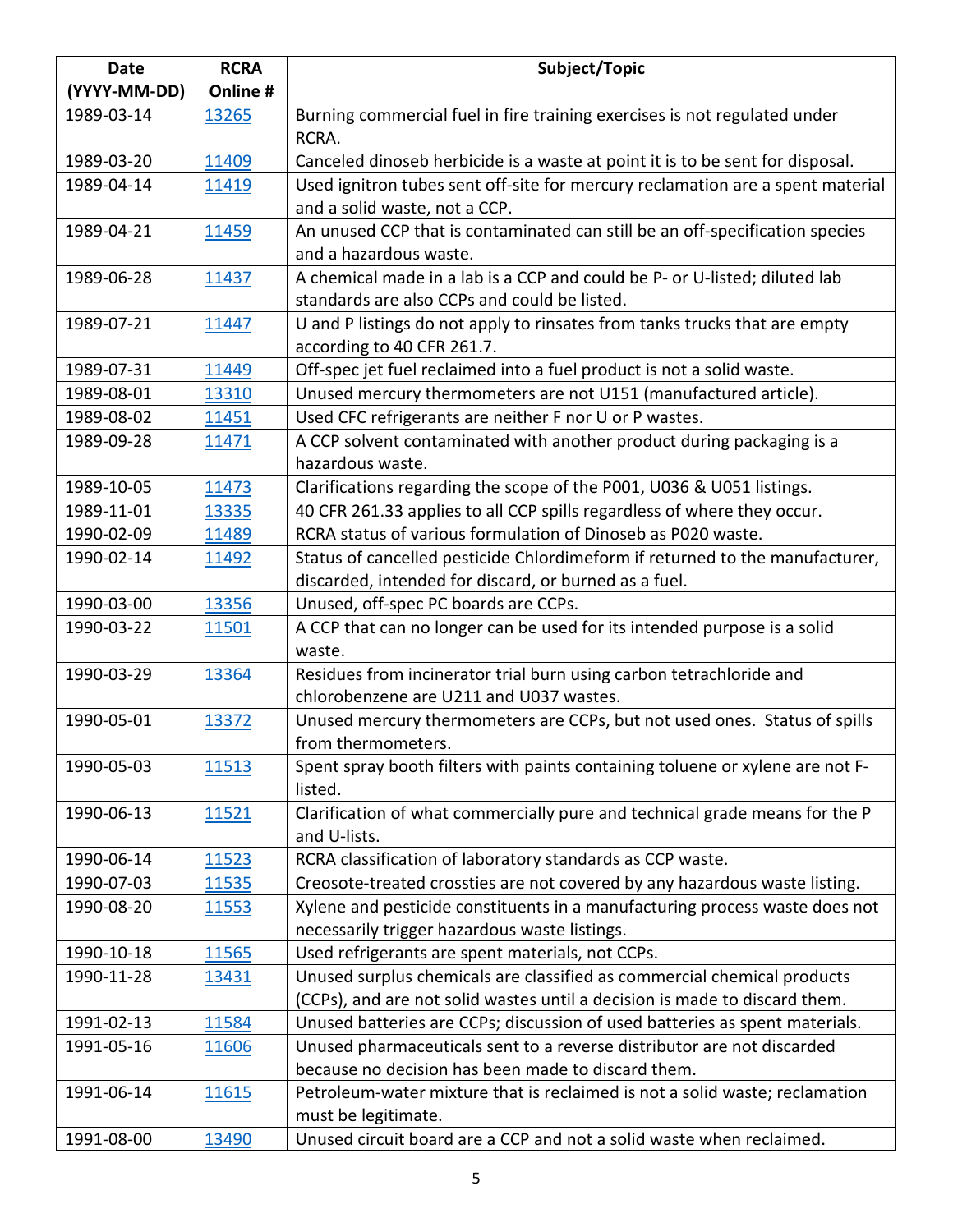| <b>Date</b>  | <b>RCRA</b> | Subject/Topic                                                                   |
|--------------|-------------|---------------------------------------------------------------------------------|
| (YYYY-MM-DD) | Online #    |                                                                                 |
| 1992-02-19   | 14503       | Absorbent pads reclaimed for fuel value are not solid waste; status of spills   |
|              |             | and characteristically hazardous CCPs.                                          |
| 1992-03-00   | 13530       | Functionally inert components are not active ingredients.                       |
| 1992-04-23   | 11666       | Off-spec, unused airbag inflators are CCPs; not a solid waste when reclaimed.   |
| 1992-06-16   | 13545       | Americium-beryllium sealed sources are not P015.                                |
| 1992-08-24   | 11687       | P- and U-listings apply to all CCPs with the generic names listed in 261.33,    |
|              |             | regardless of CAS numbers.                                                      |
| 1992-10-15   | 13568       | Carbon tetrachloride product released from a tank and contaminated soil are     |
|              |             | U211.                                                                           |
| 1992-11-00   | 13572       | Reclaimed creosote and creosote-contaminated soil are U051 if discarded.        |
| 1992-11-02   | 11706       | Status of equipment contaminated with beryllium dust as P015 waste.             |
| 1992-11-17   | 11711       | Wool blankets treated with DDT are not U061.                                    |
| 1992-11-25   | 11713       | Recovered free product fuel is solid waste if discarded; not solid waste if     |
|              |             | burned for energy recovery or reclaimed. CCPs include characteristically        |
|              |             | hazardous CCPs as well as listed CCPs.                                          |
| 1992-12-30   | 11717       | Unused propellants from aerosol cans that are burned for energy recovery        |
|              |             | are eligible for the fuel-to-fuel exemption.                                    |
| 1993-02-03   | 11726       | CCPs include all types of unused commercial products, not just chemicals;       |
|              |             | discussion re legitimacy.                                                       |
| 1993-05-06   | 11747       | Clarification of the term "when" as used in 261.2(c)                            |
| 1993-06-00   | 13611       | Unused Agent Orange is F027 because it contains 2,4,5-T.                        |
| 1993-09-00   | 13622       | Nitroglycerin pills as CCPs.                                                    |
| 1993-11-05   | 11794       | Wastes generated in natural gas are CCPs after it leaves the gas plant.         |
| 1994-03-00   | 13658       | Paraformaldehyde is off-spec formaldehyde and a U122 waste.                     |
| 1994-03-31   | 11824       | Used mercury switches and relays are spent materials.                           |
| 1994-06-08   | 11842       | Status of DEHP removed from ballast as U028.                                    |
| 1994-07-11   | 11848       | Characteristically hazardous off-spec fuels are not solid waste when burned     |
|              |             | for energy recovery due to the fuel-to-fuel exemption.                          |
| 1994-07-11   | 11849       | Outdated resins are off-specification CCPs and are not solid waste when         |
|              |             | recycled.                                                                       |
| 1994-08-02   | 13691       | Unused formulations containing sodium pentachorophenate are F027 wastes.        |
| 1994-08-30   | 11868       | Continued use of a high purity product is not a waste management activity.      |
| 1994-12-00   | 13718       | Epinephrine residue in a syringe is not P042.                                   |
| 1994-12-13   | 11891       | Unused mercury-cadmium batteries are CCPs & not solid waste when                |
|              |             | reclaimed.                                                                      |
| 1994-12-16   | 13722       | Bubbler canisters containing unused phosphorous oxychloride is a not a solid    |
|              |             | waste when reclaimed.                                                           |
| 1995-02-06   | 11938       | How a fuel becomes off-spec is generally not relevant for applicability of the  |
|              |             | fuel-to-fuel exemption, unless it has been mixed with hazardous waste.          |
| 1995-05-00   | 13743       | Intent to recycle a CCP spill residue isn't enough to make it exempt; generator |
|              |             | has burden of proving legitimate recycling.                                     |
| 1995-08-24   | 11943       | Residues in empty containers of U- or P-listed compounds are hazardous          |
|              |             | waste.                                                                          |
| 1995-09-00   | 13760       | Isomers of P- and U-listed wastes.                                              |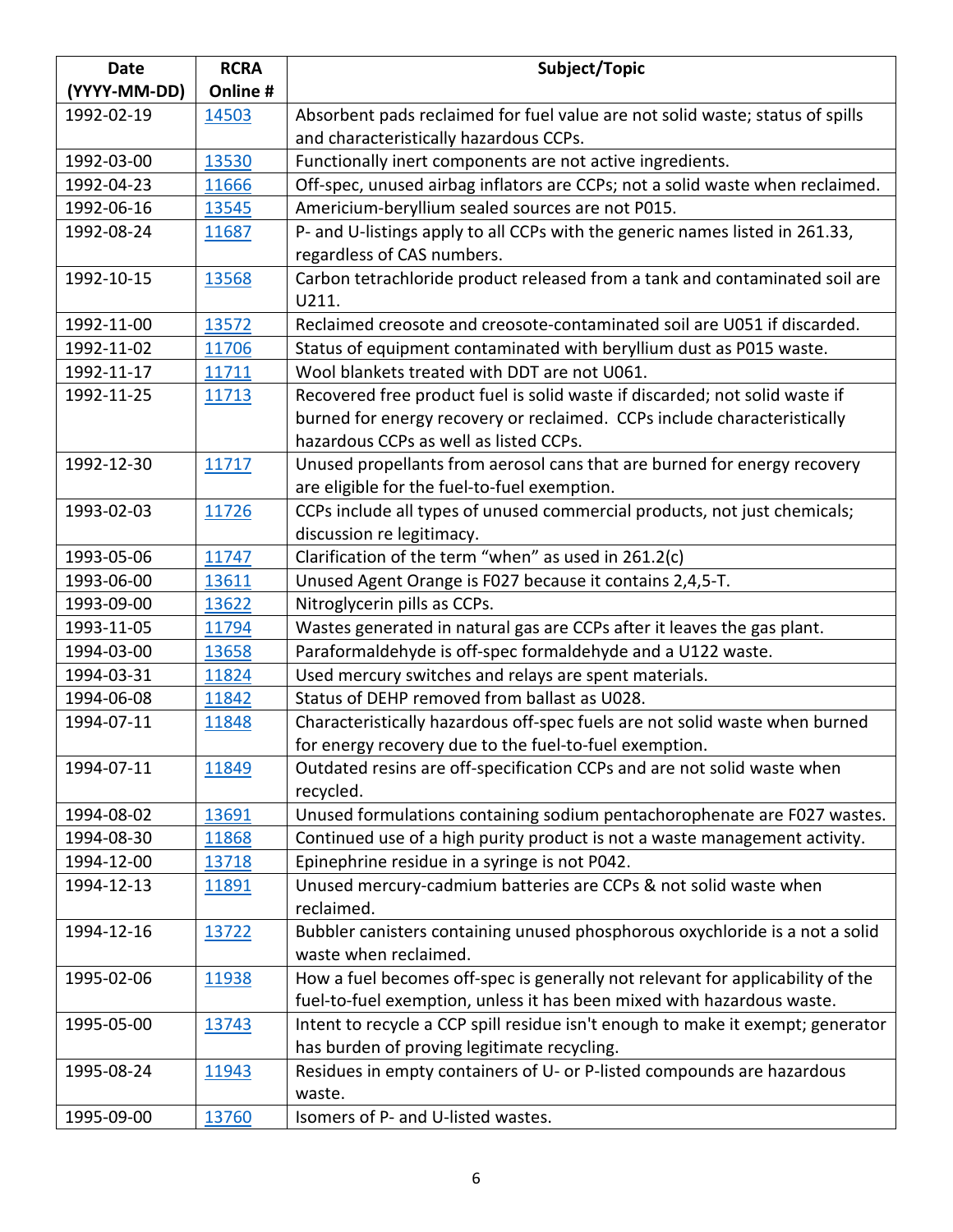| <b>Date</b>  | <b>RCRA</b> | Subject/Topic                                                                      |
|--------------|-------------|------------------------------------------------------------------------------------|
| (YYYY-MM-DD) | Online #    |                                                                                    |
| 1995-09-14   | 11917       | Unused, off-spec lead plates from lead-acid battery production are not solid       |
|              |             | waste when reclaimed.                                                              |
| 1996-08-00   | 14012       | U and P lists do not apply to manufactured articles; they are only hazardous if    |
|              |             | they are characteristically hazardous.                                             |
| 1996-12-24   | 14005       | Discarded products containing solvents or that had solvents added are not F-       |
|              |             | listed.                                                                            |
| 1997-06-00   | 14109       | Unused solvent may be P or U-listed if the solvent was the sole active             |
|              |             | ingredient.                                                                        |
| 1997-07-24   | 14095       | Status of various wastes from Warfarin manufacturing.                              |
| 1998-01-06   | 14194       | Classification of spilled toluene as a U220 waste.                                 |
| 1998-02-02   | 14650       | A gasoline spill on the ground at a product storage facility could be a solid      |
|              |             | waste because the product has been discarded by being abandoned.                   |
| 1998-04-06   | 14175       | CCPs listed in 261.33 are hazardous waste regardless of CAS numbers.               |
| 1998-07-15   | 14269       | Granular activated carbon used to capture methyl bromide that has been             |
|              |             | used is not U029.                                                                  |
| 1999-02-19   | 14503       | Absorbent pads with petroleum products that are recovered are exempt as            |
|              |             | off-specification CCPs being reclaimed.                                            |
| 1999-04-12   | 14468       | Unused mercury lamps are CCPs; not solid waste if reclaimed.                       |
| 2002-08-08   | 14609       | Crude sulfate turpentine is not a solid waste when burned for energy               |
|              |             | recovery because it is itself a fuel.                                              |
| 2002-12-00   | 14656       | Unused solvent in a non-empty aerosol can could be a U or P waste.                 |
| 2003-03-18   | 14654       | Medicinal nitroglycerine is not P081 if it is not reactive.                        |
| 2003-11-19   | 14686       | Discussion of MSDS information and applicability of U-listed codes; waste          |
|              |             | must meet three criteria to be listed CCP.                                         |
| 2004-02-18   | 14820       | Fertilizers with pesticides or herbicides are not U or P waste if the pesticide or |
|              |             | herbicide is not the sole active ingredient.                                       |
| 2004-04-12   | 14708       | Wastewaters from rinsing CCP containers are hazardous waste.                       |
| 2007-02-13   | 14762       | Safe Delivery Systems cylinders are containers holding unused CCPs, not            |
|              |             | spent materials.                                                                   |
| 2010-08-23   | 14814       | Used toluene is a spent material, not a CCP. The fuel-to-fuel exemption does       |
|              |             | not apply.                                                                         |
| 2010-08-23   | 14817       | Unused nicotine patches being discarded are P075.                                  |
| 2011-11-04   | 14827       | Calculating hazardous waste generation rate for containers that held P-listed      |
|              |             | pharmaceuticals.                                                                   |
| 2012-02-17   | 14831       | P046 listing does not include phentermine salts.                                   |
| 2013-05-14   | 14837       | Checklist that can be used to determine whether CCPs are solid and                 |
|              |             | hazardous waste.                                                                   |
| 2014-04-11   | 14841       | RCRA import-export rules do not apply to unused dental x-ray materials from        |
|              |             | Mexico going to Canada for reclaim.                                                |
| 2015-05-08   | 14850       | Regulation of e-cigarettes under RCRA as P075 wastes.                              |
| 2015-05-08   | 14851       | Applicability of P075 listing to the Knightshade nicotine reclamation process.     |
| 2016-02-17   | 14875       | One-quart limit for acute waste in satellite accumulation areas, including         |
|              |             | counting residues for empty containers.                                            |
| 2016-11-01   | 14883       | Water-fuel mixture being reclaimed is not a solid waste since it is a CCP being    |
|              |             | reclaimed.                                                                         |